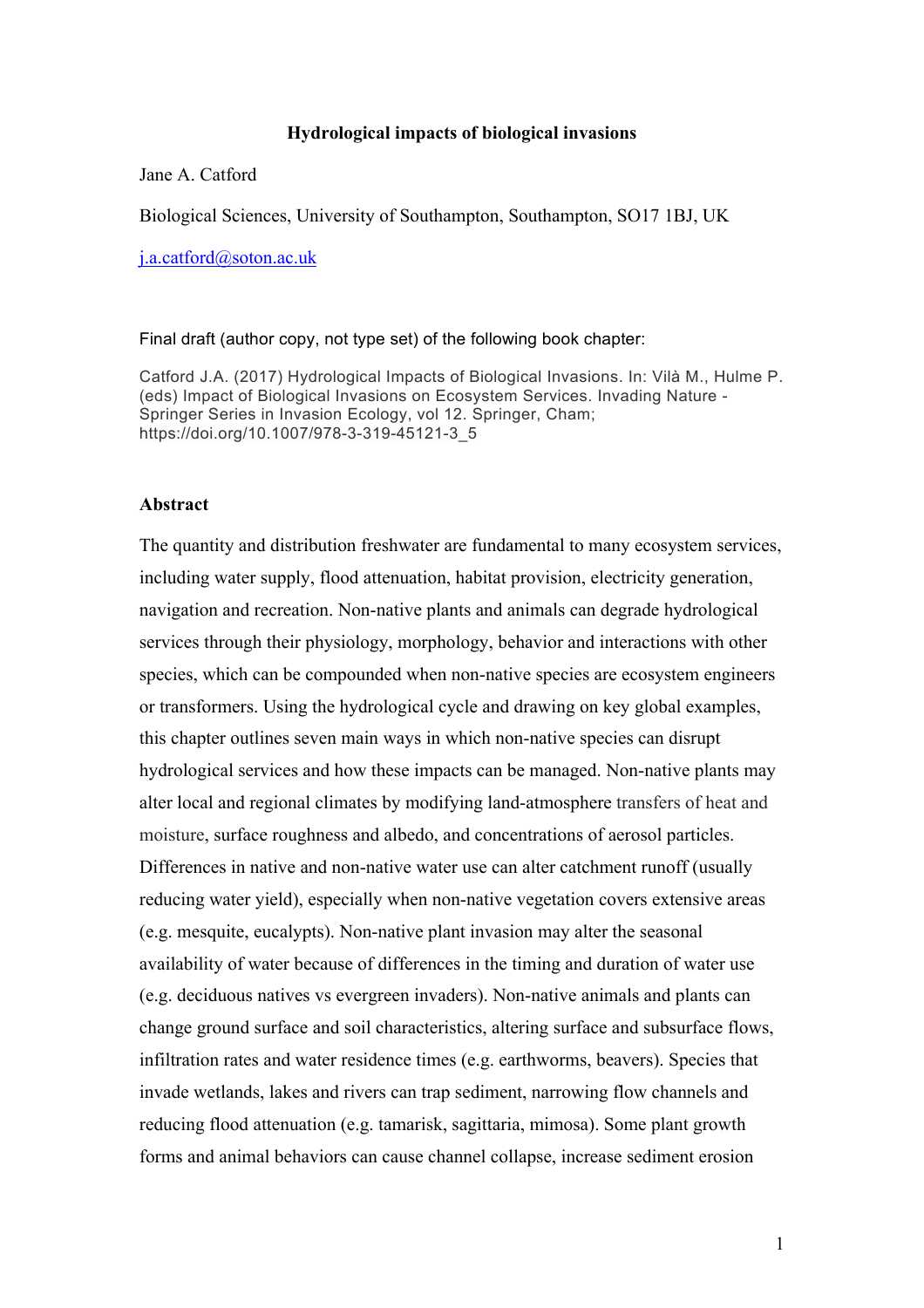and alter flow paths (e.g. willows, coypu). Non-native species can modify water passage and flow velocities by altering geomorphology and hydraulics (e.g. salvinia, zebra mussels). Invasive species management remains difficult because of feasibility and conflicting values of species (e.g. ecology vs economy, upstream vs downstream effects). An ecosystem services framework may help reconcile the differential impacts that non-native species have in time, space and on the delivery of various services.

#### **1. Introduction**

With an estimated value exceeding US \$2.8 trillion per annum (Costanza, d'Arge et al. 1997), hydrological services relate to the supply and regulation of freshwater. The timing and magnitude of runoff, flooding and groundwater recharge are fundamental to many ecosystem services. To optimize the supply of some of these services (e.g. navigation, water supply, hydropower), the hydrological cycle has been modified though the construction of dams, channelization and diversion of rivers, and transformation of river floodplains. Changes in land use, increases in water storage capacity and extraction, flow stabilization and loss of wetlands have affected hydrology and regulation of freshwaters (MA 2005). Currently, global freshwater use exceeds long-term accessible supplies by as much as 25%, made possible through overuse of groundwater and interbasin water transfers (i.e. catchments, watersheds, MA 2005). Although such actions have increased the availability of some services, they have reduced the availability of others, including services in other times and locations.

Though less dramatic than massive engineering works that transform river ecosystems, biological invasions can compromise and threaten hydrological services. By changing land cover and water use, geomorphology and hydraulics, non-native plants and animals can alter the quantity of water and its distribution in time and space. The relative importance of invasion-induced changes to hydrology is likely to increase as the demand for, and scarcity of, hydrological services intensifies, the latter a result of human population growth and global environmental change (Costanza, d'Arge et al. 1997; MA 2005; Vörösmarty, McIntyre et al. 2010). Compounding these trends, biological invasions are increasing both in number and impact, and will likely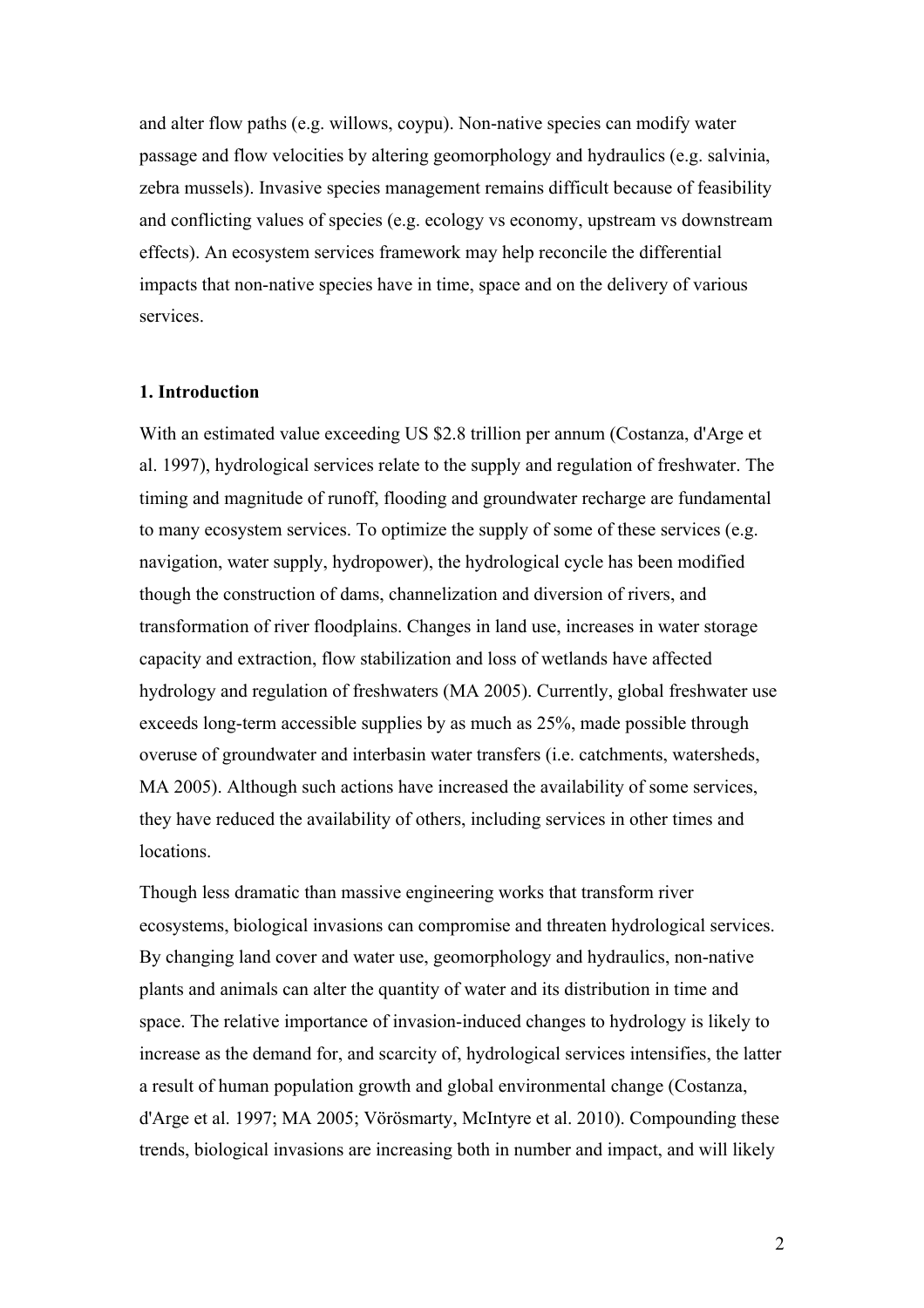further stretch an already stretched system. Understanding, managing and ameliorating negative effects of non-native species on hydrology is therefore crucial.

Based around the hydrological cycle and drawing on key examples from across the world, this chapter outlines seven main ways in which non-native species invasions can disrupt hydrological services and how these impacts can be managed. Although hydrological services are integrally linked with services that relate to water quality, soil formation, nutrient cycling and waste treatment, the focus of this chapter is on the supply and regulation of freshwater. Examples are restricted to non-native animals and plants reflecting the focus of research conducted to date, but it is important to note that disease and pathogens can also affect hydrological services (Strayer 2010).

#### **2. What are hydrological services and how are they provided?**

Hydrological services relate to the supply and regulation of freshwater, particularly its quantity and availability in time and space. Hydrological services can be divided into four categories: 1) supporting services that support ecosystems, biota and other types of ecosystem services; 2) provisioning services that relate to water as a resource itself, whether it is used on- or off-site; 3) regulating services that encompass the role of water in mitigating damage to human life and property; and 4) cultural services, which include the spiritual, social and aesthetic values of freshwater environments (Table 1, MA 2005; Brauman, Daily et al. 2007).

The distribution and amount of water in a landscape is driven by the hydrological cycle (Fig. 1). Falling as precipitation, freshwater can be intercepted by vegetation and cloud cover before reaching the ground, where it can directly contribute to surface runoff or can infiltrate the soil to join subsurface and groundwater storage and flows. Water can evaporate from all storages, and may be transpired back to the atmosphere by plants. Water can reach river channels and water bodies directly from precipitation or through surface runoff, subsurface flows and base flows, with the speed of water flow generally declining in that order. The length of time that water spends in a particular flow path or storage is called its residence time. Shorter residence times reflect that a volume of water is conveyed over a shorter period of time, resulting in shorter floods with higher peaks that come soon after a rainfall event. Once in a water body or watercourse, water may be stored, evaporated, used by organisms or will flow to downstream coastal ecosystems.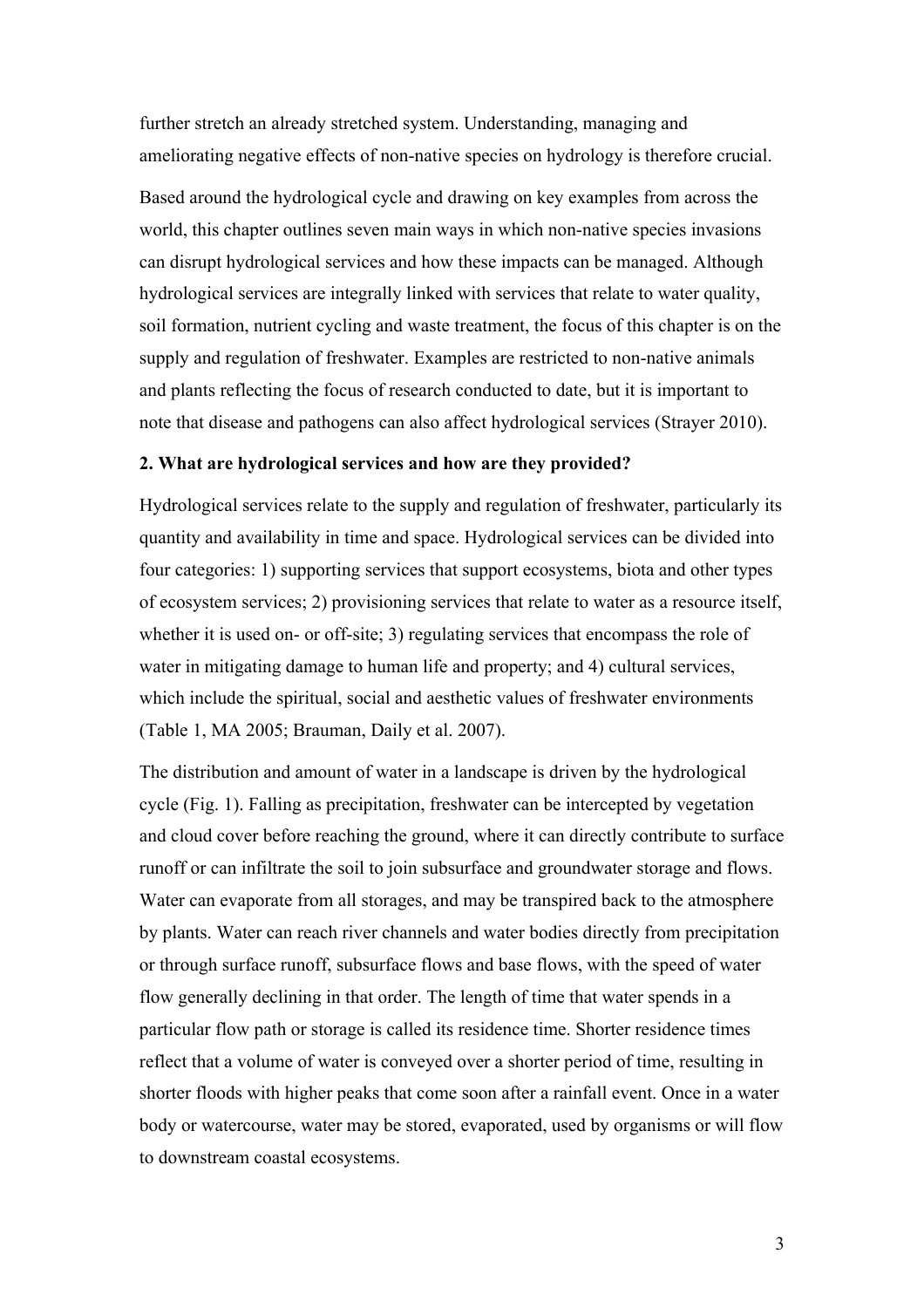For the provision of ecosystem services, it can help to either maintain or disrupt the natural hydrological cycle. The hydrological cycle is often disrupted to ensure the optimal provision of some hydrological services (e.g. continual access to a steady flow of water for irrigation, Catford, Downes et al. 2011). Even though the total amount of water in the cycle remains the same, such modification alters the balance of water amongst the various storages and flows. Changes to the storage or flow of water at any point in the cycle will therefore affect water regulation and the hydrological services of the entire catchment. Although seemingly less radical than overall changes in water quantity, changes in the temporal and spatial characteristics of water availability can have a larger effect on service provision as many hydrological services rely on the consistency of water access and supply.

### **3. Ways in which biological invasions disrupt hydrological services**

Invasion impacts are defined as a measurable change in the state of an invaded ecosystem that can be attributed to non-native species (Ricciardi, Hoopes et al. 2013). Non-native species impact hydrology through changing the amount, location and seasonality of water use, and though changes to the physical environment, which affect patterns, volumes and velocities of water flow. As well as these direct effects, non-native species can indirectly alter the quantity and regulation of water through their interactions with other species, including native biota, and through feedback effects on local and regional climates. There are seven main ways in which species can alter hydrology and the hydrological cycle (Table 2, Fig. 1); the first two mechanisms relate to water quantity, and the remaining five mechanisms affect water regulation. These mechanisms are not mutually exclusive and many of them co-occur.

### *3.1 Local and regional climate*

Non-native plants can change evapotranspiration rates, local temperatures, surface roughness, concentrations of aerosol particles and surface albedo by modifying the characteristics of vegetation and land cover. Most research about the effects of vegetation on climate have focused on vegetation clearing, but increases in vegetation biomass, especially of woody vegetation with high evapotranspiration rates, may alter local and regional rainfall patterns by changing transfers of heat and moisture between the land and atmosphere (van Dijk and Keenan 2007). Though further research is required to ascertain relationships between vegetation and local rainfall (Vanclay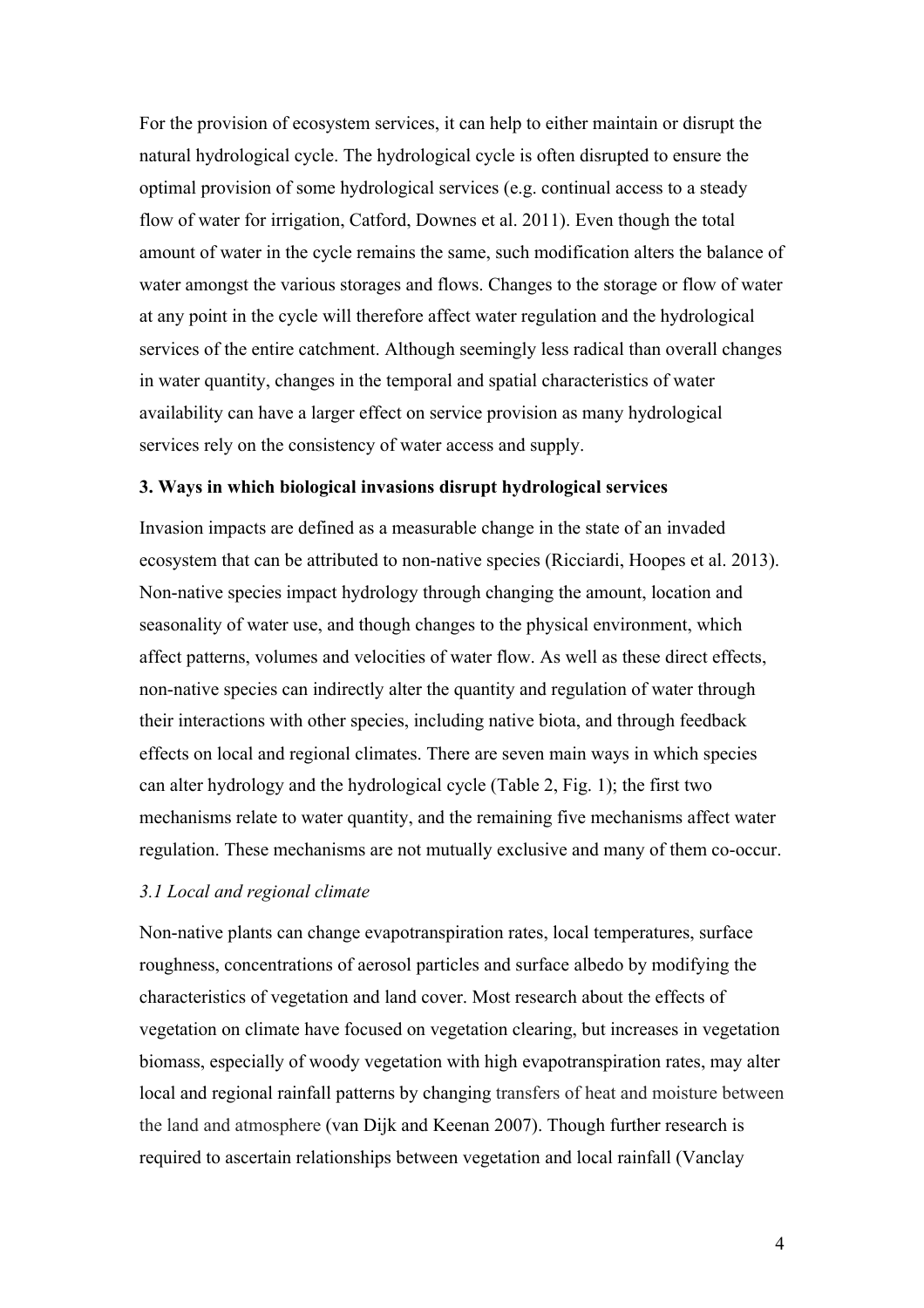2009), large expanses of non-native trees could change the amount and seasonality of rainfall in an area by increasing i) the amount of water stored in the air and atmosphere, ii) surface roughness and iii) concentrations of aerosol particles, which provide condensation nuclei. Despite the potential for increased precipitation, increases in tree abundance will still typically result in lower water yields (the amount of water remaining after evapotranspiration) locally as well as regionally (van Dijk and Keenan 2007).

#### *3.2 Water use*

The most commonly cited impact of biological invasions on hydrology is through the increased use of water by non-native plants (Charles and Dukes 2007; van Wilgen, Reyers et al. 2008). Although riparian and instream plant use can increase, the greatest effects on water quantity are brought about by non-native vegetation that covers extensive areas of catchments where the majority of runoff is produced (Calder and Dye 2001; MA 2005). Woody shrubs and trees that have invaded South Africa have reduced the water yield from upland fynbos ecosystems by 30% (and national runoff by 7%, van Wilgen, Reyers et al. 2008), with an estimated annual cost of US \$68 million (Charles and Dukes 2007). Tamarisk (also known as salt cedar) *Tamarix*  spp.have exerted similar impacts in the southwestern US, where they consume 1.4-3.0 billion  $m<sup>3</sup>$  more water than native riparian species (Pejchar and Mooney 2009). Subsequent changes to water supply, hydropower generation and flood risk are estimated to cost US \$133-285 million per annum (Charles and Dukes 2007). Woody species belonging to genera *Pinus, Eucalyptus, Acacia, Prosopis* and *Tamarix* are thought to exert such impacts because their deep roots enable them to access soil moisture and groundwater that native vegetation cannot (Pejchar and Mooney 2009). However, such effects are not limited to woody species. Invasion of yellow star thistle *Centaurea solstitialis* L. into annual grasslands of the western US has increased summer water use by 105-120 mm per annum (Levine, Vilà et al. 2003). Similarly, conversion of native tussock grasslands to non-native pastures in upland areas of New Zealand has halved yearly runoff volumes (Holdsworth and Mark 1990).

Non-native plants can reduce water yields by increasing interception, evapotranspiration and water storage in plant tissues through higher biomass, productivity, evapotranspiration rates and leaf area indexes, and because they add or change the structural complexity of vegetation (Pejchar and Mooney 2009).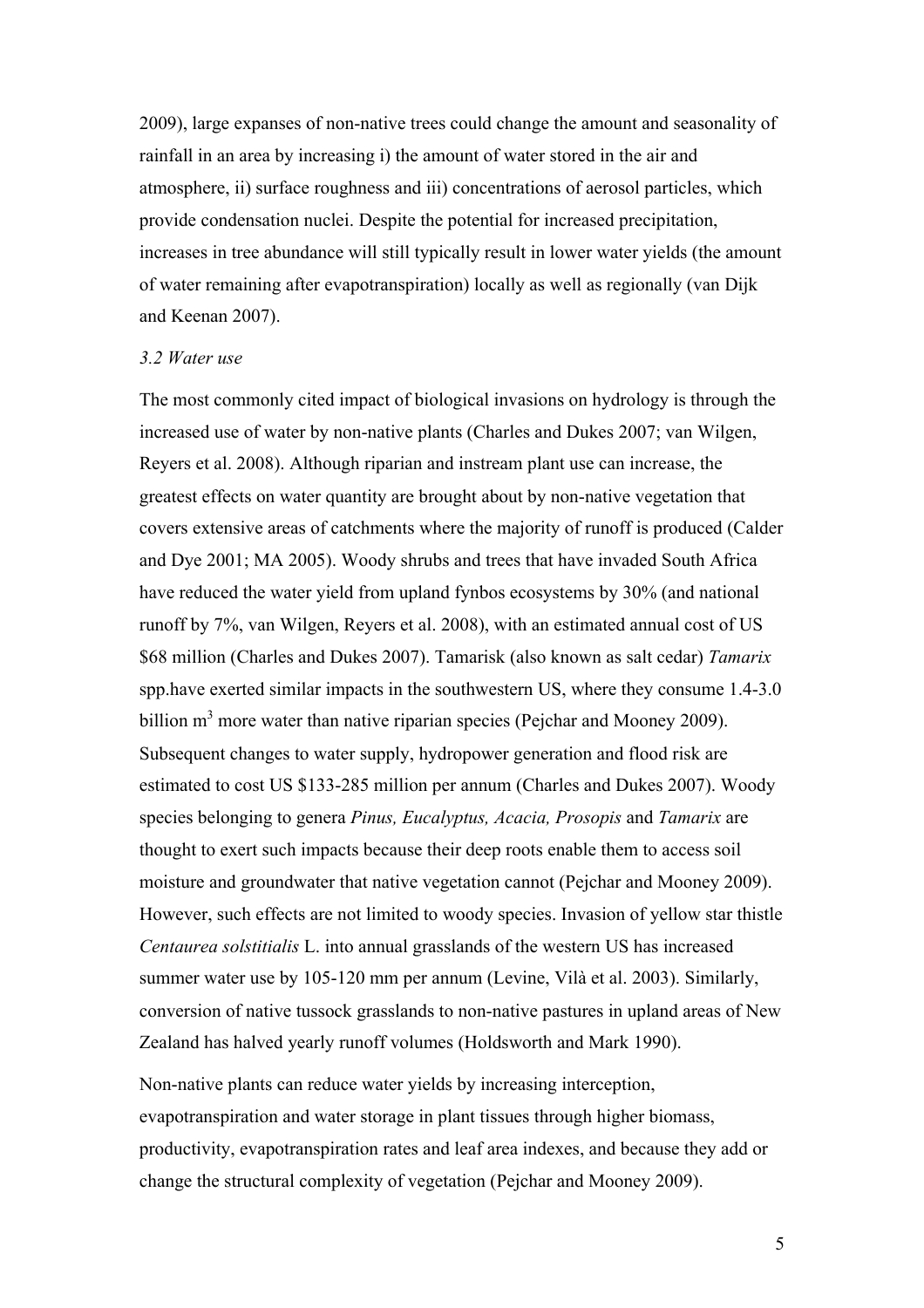Grasslands converted to forest have resulted in a 45% average reduction in stream flow (Brauman, Daily et al. 2007) and tamarisk can increase annual evapotranspiration by 300-460 mm (Levine, Vilà et al. 2003). One of the reasons for higher water yields in tall tussock (bunch) grasslands in New Zealand compared with non-native dominated forest and pasture ecosystems is attributed to the anatomy of the native tussock leaves where transpiration is minimized and water droplets are intercepted from fog (Holdsworth and Mark 1990). Plants that photosynthesize using the C3 pathway typically use more water than C4 plants, which use more water than CAM plants. Young plants use more water than mature plants because of their faster growth rates, so when new populations of non-native plants invade and colonise an area, water use will be particularly high (Brauman, Daily et al. 2007).

Invasion may not always lead to declines in runoff though. Non-native grasses that have invaded the midwestern US have shallower roots than the native perennial grasses that they have replaced, potentially reducing water use (Pejchar and Mooney 2009). Non-native animals have a negligible direct effect on water quantity, but can affect plant water use through herbivory and by altering species composition (Ehrenfeld 2010).

#### *3.3 Seasonality of water use*

Non-native plants that differ in phenology to native plants may alter the seasonal availability of water because of differences in the timing and duration of water use (Levine, Vilà et al. 2003; Ehrenfeld 2010). For example, non-native annual grasses in California transpire for a short period in late winter and spring, whereas native perennial grasses also transpire in summer (Levine, Vilà et al. 2003). The invasion of evergreen plants in areas formerly dominated by deciduous, or seasonally dormant, plants (e.g. non-native evergreen trees into seasonally dormant South African grasslands, van Wilgen, Reyers et al. 2008) and vice versa has resulted in seasonal changes in water use that reflect plant phenology. Reflecting their greater tolerance of warmer conditions and lower water availability than C3 plants, C4 and CAM plants are predicted to increase in abundance with climate change. Though the hydrological impact of these predicted changes in vegetation will likely be dwarfed by the changes in climate that facilitate them, seasonal shifts in water uptake are likely to occur.

#### *4) Ground surface and soil texture modification*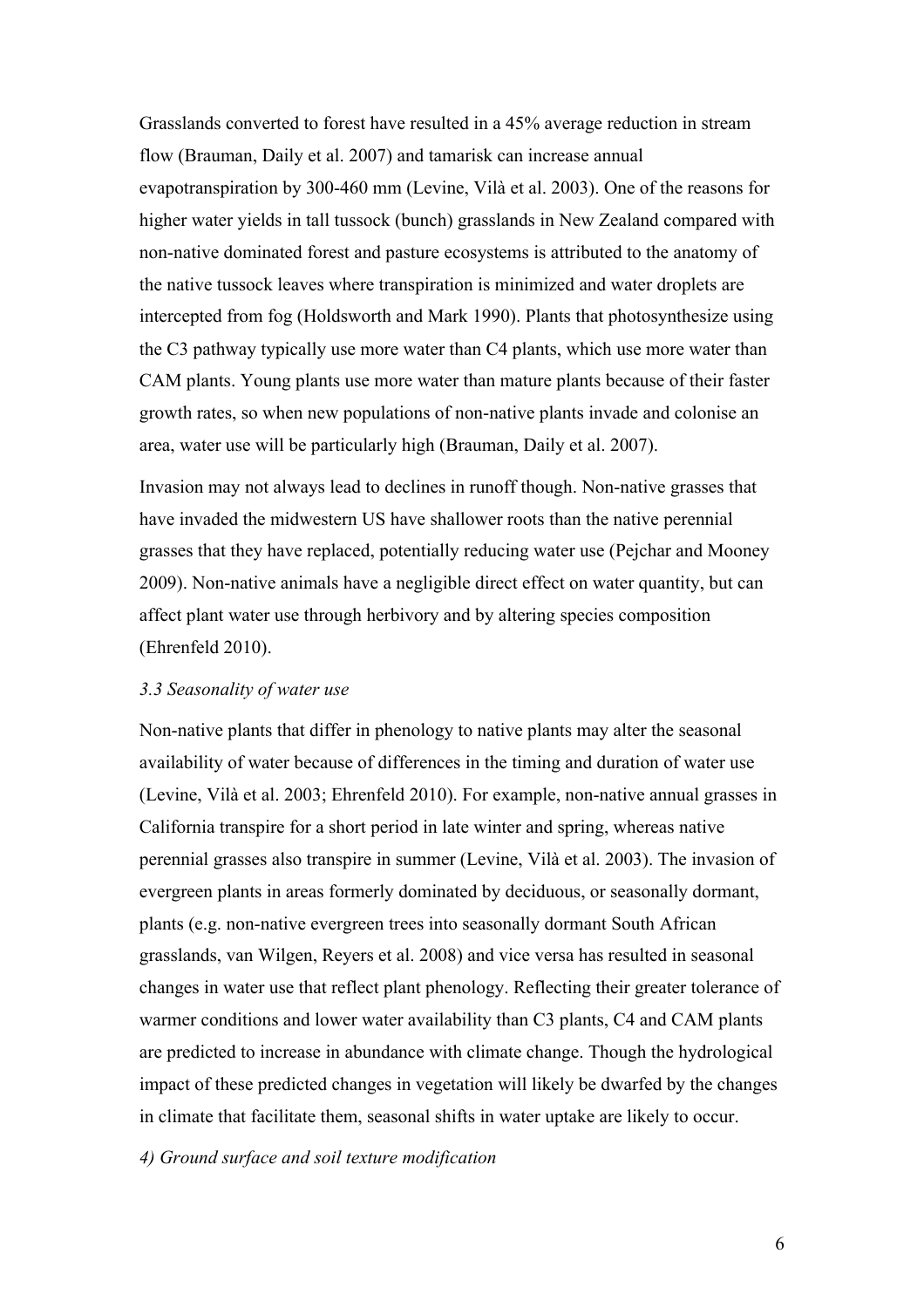Non-native animals and plants can alter the physical features of the ground surface and soil, altering surface and subsurface flows, infiltration rates, soil bulk density and water holding capacity, and water residence times. As well as their physical structure affecting patterns of water flow and local storage, plants can affect soil texture and organic content, and their decomposed roots can provide passages for subsurface water flow. Animals that burrow, dig or live in the soil can similarly alter surface and subsurface storage and flows. The European earthworm *Lumbricus terrestris* L., highly invasive in temperate and boreal regions of North America, changes the structure of the soil by creating permanent vertical burrows in the mineral layer, and increasing soil porosity and bulk density (ISSG 2015). As well as altering river hydrology, hydraulics and geomorphology through dam construction, non-native beavers *Castor canadensis* Kuhl reduce riparian forest cover in southern South America where they forage up to 120 m from rivers (Anderson, Pastur et al. 2009). Deforestation by beavers in Chile and Argentina has increased erosion because of exposed slopes (Lizurralde, Escobar et al. 2004) and has effectively converted closed southern beech *Nothofagus* forest to grass and sedge meadows, which are often dominated by non-native herbs (Anderson, Pastur et al. 2009; ISSG 2015).

#### *5) Wetland encroachment, channel narrowing and sedimentation*

Terrestrial non-native plants can invade wetlands and floodplains, especially if natural flooding has declined (Catford, Downes et al. 2011), trapping sediment and reducing their capacity to absorb and attenuate floods. Wetland plants can encroach water channels, slowing water velocities and facilitating sedimentation. Originally from the southern US, the aquatic macrophyte sagittaria *Sagittaria platyphylla* (Engelm.) J.G. Sm invades wetlands and drainage, irrigation and river channels in southeastern Australia (Catford, Downes et al. 2011). Growing in water about 0.3 m deep, the emergent form of the plant spreads clonally via stolons, which extend out into water depths of up to 1.5 m where it grows in its submerged form. As sediment accumulates over time, the species is able to gradually spread out into the main river channel, diverting, slowing and impeding water flow (Fig. 2). Giant sensitive tree *Mimosa pigra* L. also reduces water flow and increases silt levels in rivers (ISSG 2015). Tamarisk species are estimated to cost US\$53 million per annum because of channel narrowing (Pejchar and Mooney 2009).

#### *6) Destruction and erosion of channel form*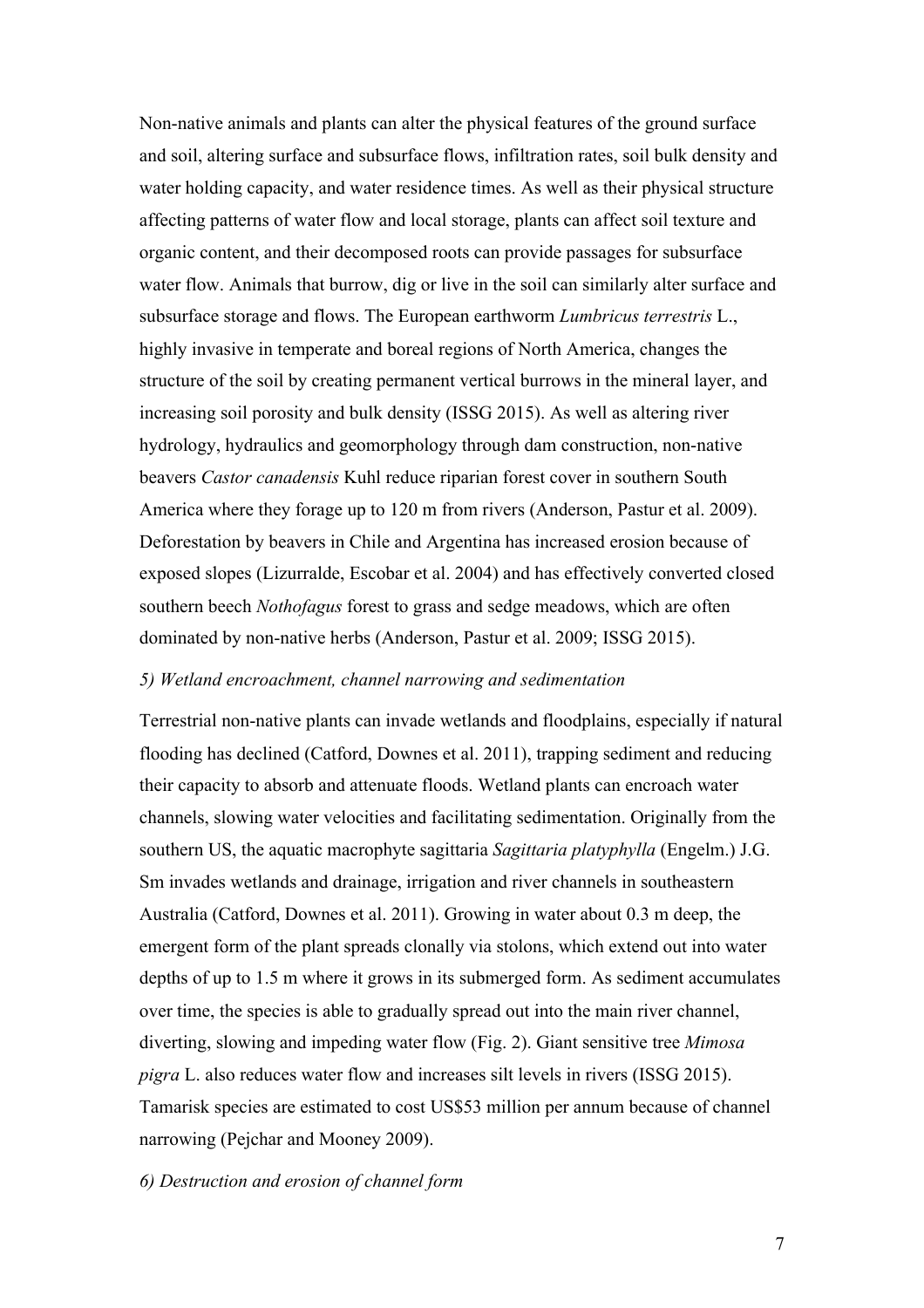Growth form of plants and behavior of animals can cause channel collapse, sediment erosion and change flow paths. Burrows of the South American coypu *Myocastor coypus* Molina introduced into North America, Europe, Africa and Asia, undermine riverbanks, and its dykes and consumption of plants roots and rhizomes promote channel instability and erosion (ISSG 2015). In Australia, non-native willow trees (*Salix* spp.) can modify banks, and obstruct and divert stream flow with their dense growth above- and below-ground growth.

#### *7) Water movement in channel*

Non-native species can modify flow dynamics by altering the morphology and hydraulics of waterways. Prolific growth of non-native plants and bivalves can block channels and infrastructure, impeding water movement, navigation, waste disposal and hydropower generation, as well as affecting water quality and providing suitable conditions for mosquito breeding (Pejchar and Mooney 2009). Submerged and floating macrophytes (e.g. salvinia *Salvinia molesta* D.Mitch., water hyacinth *Eichornia crassipes* (Mart.) Solms, Eurasian milfoil *Myriophyllum spicatum* L., American elodea *Elodea canadensis* Michx.) are among the worst weeds in the world (ISSG 2015). Their dense growth reduces water speeds, deepens channels, increases sedimentation rates, reduces erosion rates and increases flood risk (Strayer 2010). In the Hudson River in the northeastern US, the floating European water chestnut *Trapa natans* L. reaches densities ten times that of the native American eelgrass *Vallineria americana* Michx. that it replaced, reducing water flows, impeding river access and negatively impacting recreation and native animals (Strayer 2010). North American beavers, invasive in Europe, Russia and South America, directly alter the flow dynamics of rivers, with marked effects on water movement and flood risk (ISSG 2015).

Globally invasive zebra mussel *Dreissena polymorpha* Pallascan block pipes and other infrastructure (Pejchar & Mooney (2009), but their hard surfaces can effectively armour channels too, potentially increasing water velocities in wider channels. In some systems, water velocities and flow increase following a reduction in native plant densities. Grazing by golden apple snails *Pomacea canaliculata* Lamarck in southeast Asian wetlands and rusty crayfish *Orconectes rusticus* Girard in North American rivers have reduced the density of macrophytes. New Zealand mudsnails *Potamopyrgus antipodarum* Gray can reach population densities of tens to hundreds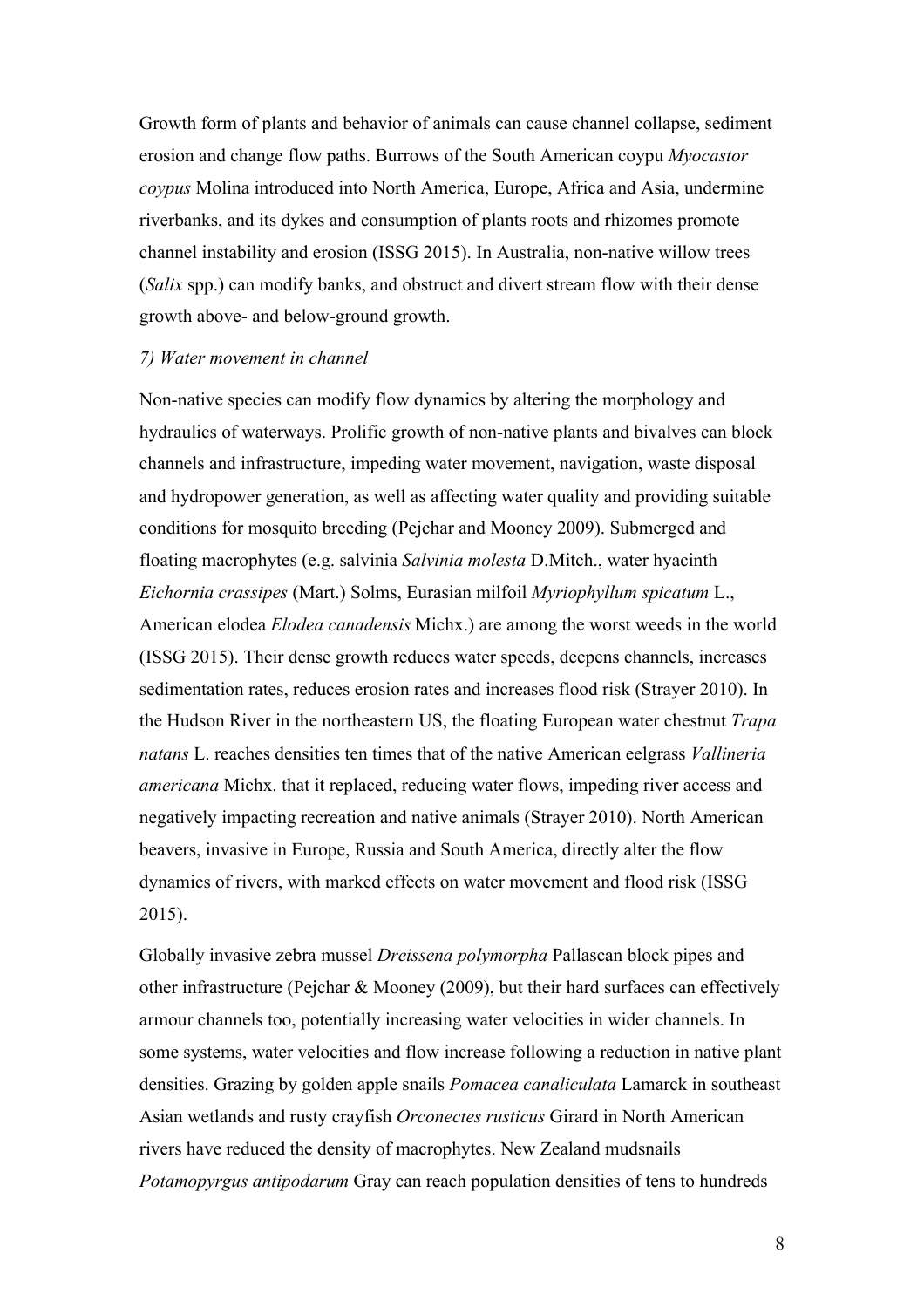of thousands of individuals per square metre and can consume up to 75% of gross primary production (ISSG 2015).

#### **4. Feedbacks between hydrological modification and invasions**

Animals and particularly plants clearly affect hydrology and water regulation through their morphology, physiology and behavior (albeit inconsistently, Vilà, Basnou et al. 2010), but this is not a one-way relationship. The hydrological characteristics of an ecosystem are necessarily a strong determinant of the resident biota because of organisms' behavioral and ecophysiological requirements. Native species may have adapted to the historical hydrological characteristics of their ecosystem, so hydrological modification can prompt a decline in their abundance and vigour, and may directly or indirectly facilitate invasion (Catford, Downes et al. 2011). Evidence suggests that hydrological modification has led to a decline in the abundance of native plants in River Murray wetlands in southeastern Australia, and has subsequently facilitated invasion by less specialized non-native species (Catford, Downes et al. 2011).

Ecosystems with modified hydrology seem particularly susceptible to invasion by non-native species, which may then go on to change hydrology further (Strayer 2010). Species that alter environmental conditions in their favour are referred to as ecosystem engineers (animals) or transformers (plants). Beavers and zebra mussels are obvious examples, as is sagittaria in that it facilitates sedimentation, which then provides more habitat suitable for its colonisation and spread (Fig 2). In some cases, it can be difficult to ascertain whether invaders are drivers, passengers or transformers of environmental change (Lindenmayer, Wood et al. 2015). Such a situation is seen in the southwestern US with the invasion of tamarisk along rivers. Although the majority of evidence seems to imply that tamarisk is a passenger of hydrological modification because it is able to reach groundwater that native woody species cannot, tamarisk has probably exacerbated hydrological change by lowering water tables further (Stromberg, Lite et al. 2007; Ehrenfeld 2010). In terms of management, it is important to determine whether invasion promotes a change in hydrology or whether hydrology facilitates invasion. Transformers and ecosystem engineers often require simultaneous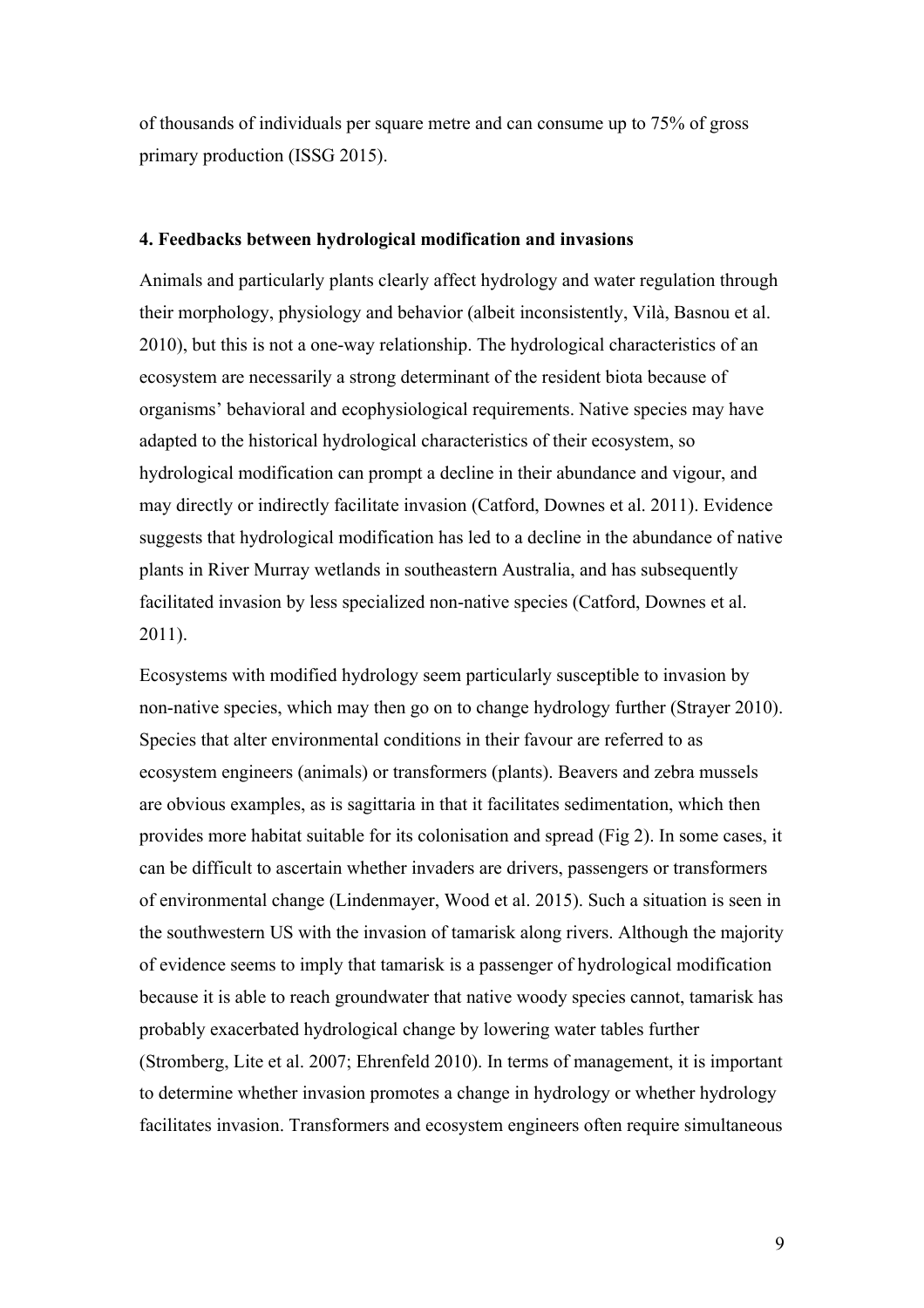species and environmental control because of the positive feedback between invasion and environmental change (Lindenmayer, Wood et al. 2015)

# **5. Managing invasion impacts on hydrological services: can the concept of ecosystem services help?**

Non-native species can disrupt hydrological services, but the perception of such changes can vary, with some changes perceived positively and others negatively (Pejchar and Mooney 2009; Pyšek, Jarošík et al. 2012). In areas where deforestation has led to salinization, non-native trees with deep roots and high rates of evapotranspiration may help alleviate negative effects of salinization by lowering water tables. However, deep-rooted trees that lower water tables and deplete groundwater reserves are highly undesirable in formerly treeless areas (Brauman, Daily et al. 2007). Non-native species that trap sediment can be perceived as harmful in some situations (Fig. 2), but they can also help to counteract bank destabilization and elevated rates of erosion that may be the result of independent changes in land and water use (Pejchar and Mooney 2009). Such tradeoffs are not restricted to ecosystem services that relate to freshwater.

Conflicts between non-native species' (often negative) impacts on ecology versus their (often positive) impacts on society and the economy are keenly felt and difficult to reconcile (Pejchar and Mooney 2009; van Wilgen, Khan et al. 2011). First introduced to India in 1857, mesquite *Prosopis juliflora* (Sw.) DC. was actively planted in the  $19<sup>th</sup>$  and  $20<sup>th</sup>$  centuries and now occurs throughout the arid and semiarid regions of the country (Tewari, Pasiecznik et al. 1993) where it has increased water use, dramatically decreasing catchment runoff (Fig. 3). Deliberate plantings of wattle, eucalypt and pine species have culminated in similar effects. Reducing the abundance of these species would improve water security, especially in downstream ecosystems, but it would come at a marked cost to local communities that have come to rely on these species for timber, fuel and other products. Mesquite accounts for over 70% of firewood in rural parts of tropical arid and semi-arid India, and is also a major fuel source in urban areas (Shackleton, Le Maitre et al. 2014), so its control would be met with resistance (Fig. 3). Quantifying the relative value of these different ecosystem services could potentially help to reconcile this conflict, provided that disadvantaged parties are appropriately compensated. Quantifying the values of ecosystem services and the impacts of biological invasions is not easy, however.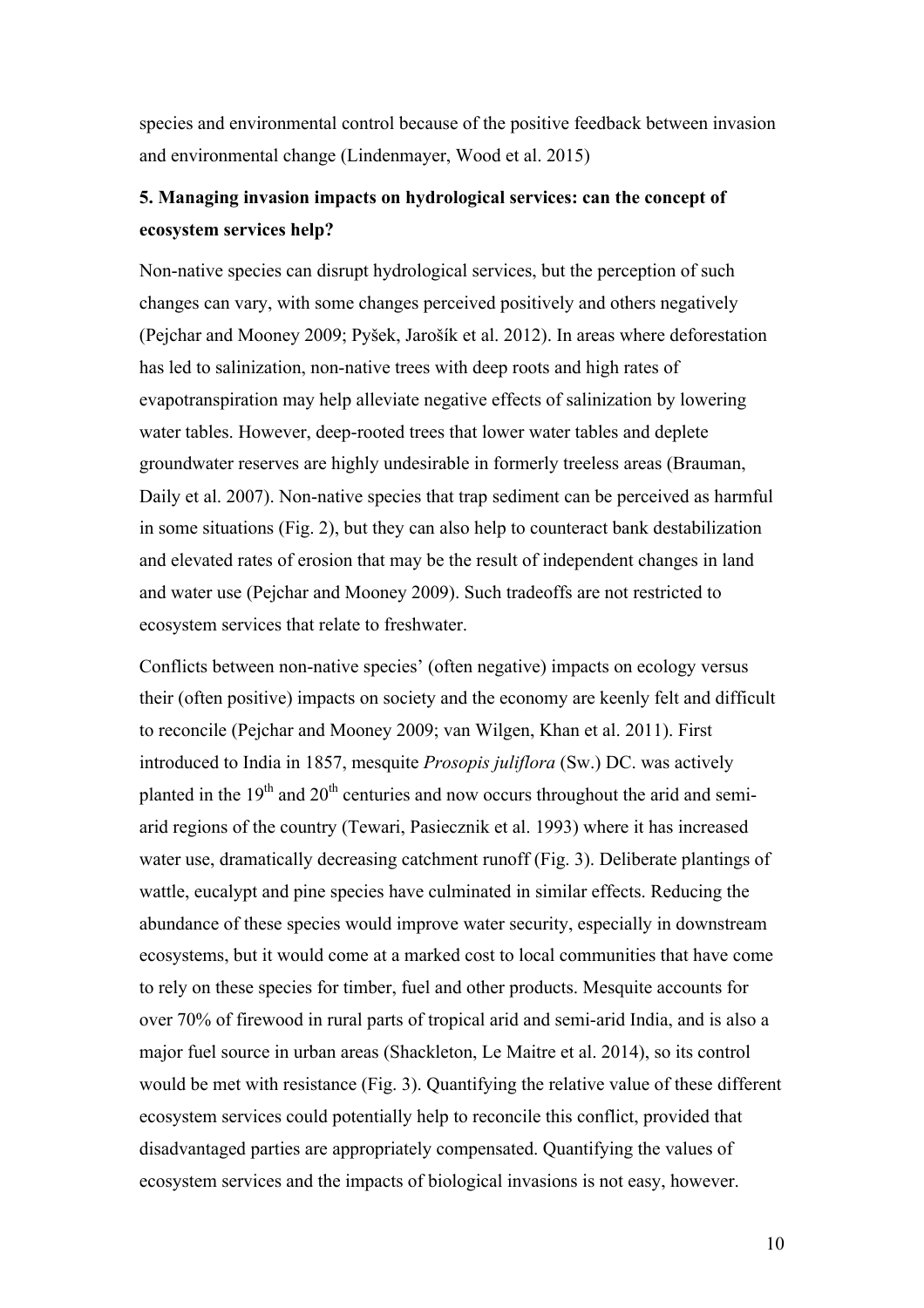Accurate assessment of the relative costs and benefits of non-native species and ecosystem services relies on: 1) isolating the effects of non-native species from other factors that might affect ecosystem services; 2) quantifying the cost of different ecosystem services and ecological impacts in a single currency; 3) accounting for acute and chronic, onsite and offsite, and immediate and delayed effects of non-native species; and 4) predicting the likely value of ecosystem services and likely impacts of invasive species in the future such that appropriate discount rates can be applied.

Even with perfect knowledge, policy and management options might be limited. Jurisdictional boundaries can make enforcement and cooperation difficult, as costs and benefits to ecosystem services are often geographically displaced, especially when dealing with rivers and their catchments. Activities in the upper regions of the Mekong River catchment in China may be most felt in the five countries downstream, for instance. Even with support for non-native species control, effective approaches may be unavailable, especially in aquatic ecosystems. There has been some success controlling non-native plants (e.g. biological control of Salvinia molesta by the salvinia weevil, Cyrtobagous salviniae, ISSG 2015), but many control programs have been unsuccessful in freshwater ecosystems (Strayer 2010), no doubt hampered by access issues and restrictions on chemical use in aquatic environments.

One of the few examples of a highly coordinated national-scale approach to invasive species control is the Working for Water program in South Africa. With water demand outstripping supply in over half of South Africa's water management areas, this innovative program was initiated by the national government in 1995 to alleviate both poverty and water stress: people were employed to cut down invasive woody species with the aim of reducing water use and restoring hydrological services (van Wilgen, Reyers et al. 2008). Despite clearing 1.2 million hectares of non-native trees within the first eight years of the program, much of the landscape is still dominated by invasive trees. This case study highlights the difficulties in controlling invasive species and keeping up with their rates of spread even when levels of support for control are high (van Wilgen, Forsyth et al. 2012).

# **Conclusion**

The magnitude of non-native species' impacts on water resources and hydrology is probably underestimated because of a lack of impact-based research (Pyšek, Jarošík et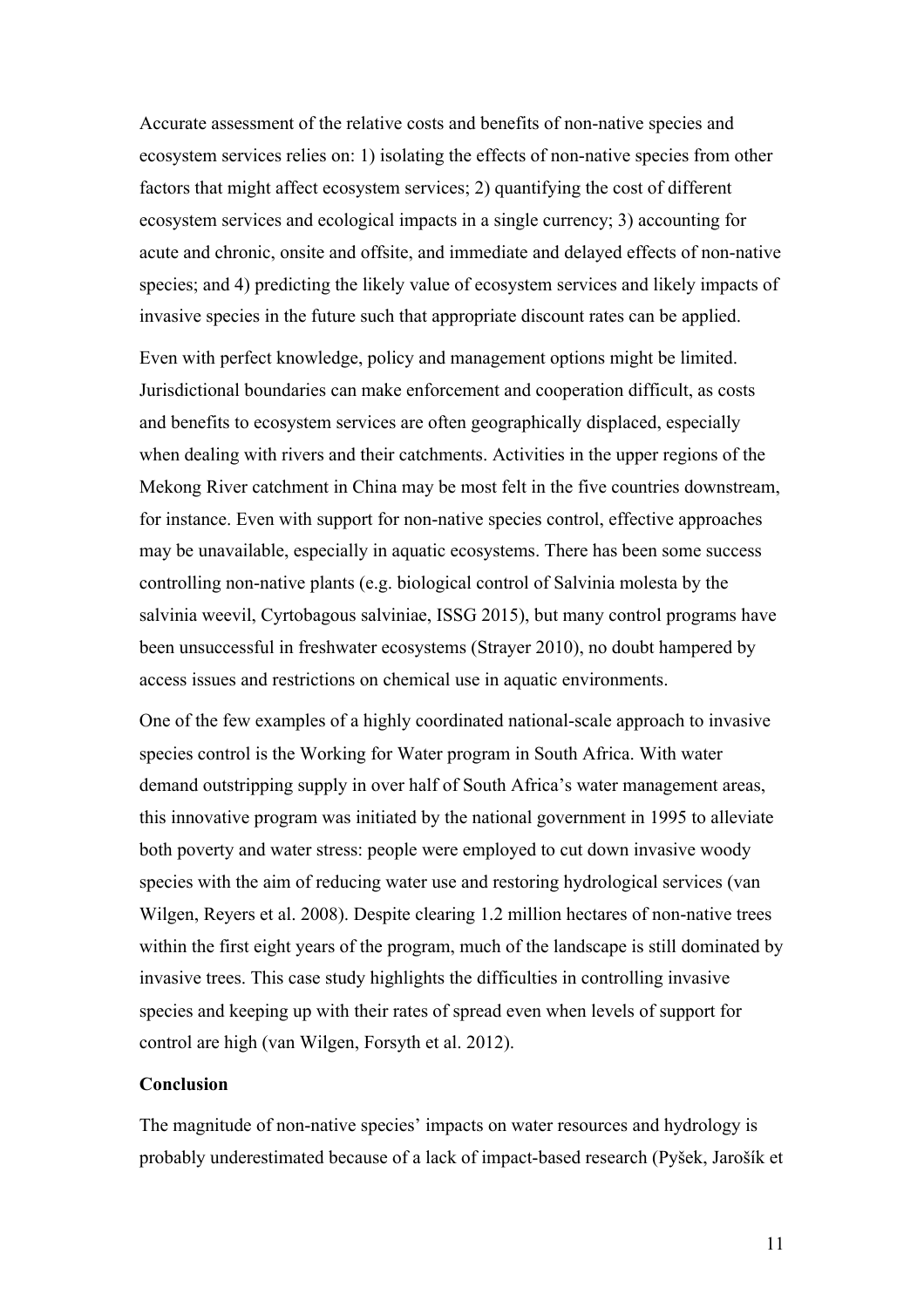al. 2012), particularly at the ecosystem level (Ricciardi, Hoopes et al. 2013), and THE difficulties of isolating invasion-impacts from other impacts on hydrology. Nevertheless, there is ample evidence indicating that non-native species, especially plants that cover extensive areas, can have profound effects on hydrological services. Some of these species have become iconic case studies that have captured the attention of natural resource managers and policy makers. Despite this, waterdemanding trees in South Africa and India, ecosystem-engineering invertebrates in North America, and habitat-transforming macrophytes in Asia and Australia have nevertheless proved difficult to manage. This can reflect conflicting values of the species and impediments to their control. Provided that certain challenges are met, the concept of ecosystem services may provide a framework for reconciling the differential impacts that non-native species have in time, space and on the delivery of various services.

The limited success in controlling invasive woody species in South Africa, despite a control effort that could rarely, if ever, be matched, is sobering. Although biological control may be able to lessen impacts in some cases, the most effective way to prevent hydrological impacts of similar magnitudes is to identify and manage high-risk species, and the conditions that facilitate their invasion, ahead of time. Invasion ecology researchers appear to have embraced this need, as the escalating number of studies focusing on invasive species impacts, impact metrics and impact-based species traits attests. Ascertaining the cumulative effects of multiple non-native species, which could potentially be controlled collectively, will be important for optimizing management efficacy.

As the demands for, and scarcity of, freshwater resources and hydrological services heighten (Costanza, d'Arge et al. 1997; Vörösmarty, McIntyre et al. 2010), and the likelihood and impacts of invasion increase, there will be increasing need for identifying, managing and ameliorating the impacts of invasive species on the quantity and regulation of water.

### **Acknowledgements**

I thank Philip Hulme and Montserrat Vilà for inviting me to contribute this chapter, Brian van Wilgen for very helpful feedback that enabled me to improve it, Inderjit for sharing his knowledge of non-native plant invasions in India (and showing me some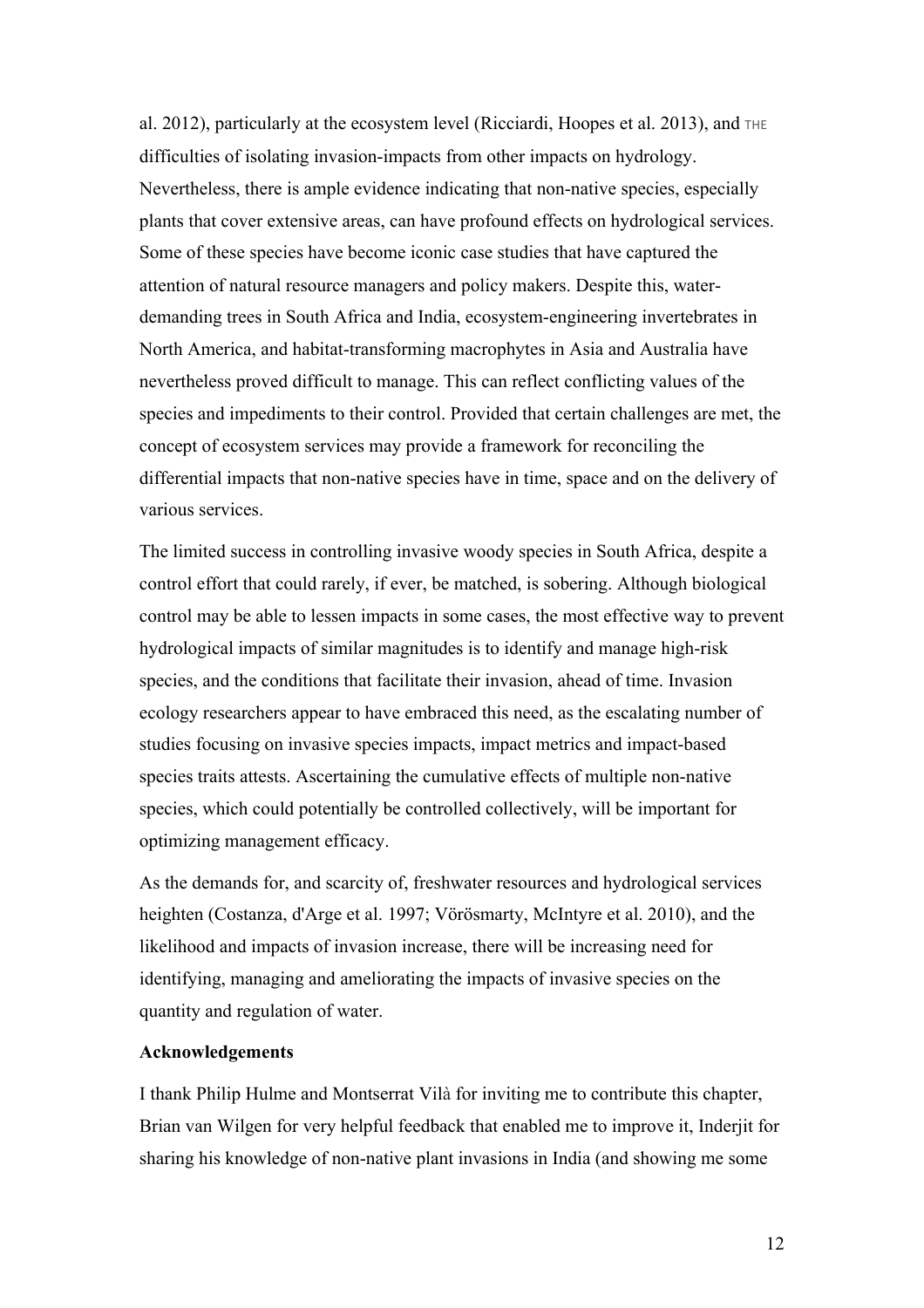of them), and the IUCN's Invasive Species Specialist Group for giving me access to the pre-release beta version of the Global Invasive Species Database. Funding was provided by the Australian Research Council (DE120102221) and the ARC Centre of Excellence for Environmental Decisions.

#### **References**

- Anderson, C. B., G. M. Pastur, et al. (2009). Do introduced North American beavers Castor canadensis engineer differently in southern South America? An overview with implications for restoration. Mammal Review 39, 33-52.
- Brauman, K. A., G. C. Daily, et al. (2007). The nature and value of ecosystem services: an overview highlighting hydrologic services. Annual Review of Environment and *Resources* **32**, 67-98.
- Calder, I. R. & P. Dye (2001). Hydrological impacts of invasive alien plants. *Land Use and Water Resources Research* **1**, 1-12.
- Catford, J. A., B. J. Downes, et al. (2011). Flow regulation reduces native plant cover and facilitates exotic invasion in riparian wetlands. *Journal of Applied Ecology* 48, 432-442.
- Charles, H. & J. Dukes (2007). Impacts of Invasive Species on Ecosystem Services. *Biological Invasions*. (ed. by W. Nentwig), pp. 217-237. Springer Berlin Heidelberg.
- Costanza, R., R. d'Arge, et al. (1997). The value of the world's ecosystem services and natural capital. *Nature* **387**, 253-260.
- Deo, R. C., J. I. Syktus, et al. (2009). Impact of historical land cover change on daily indices of climate extremes including droughts in eastern Australia. *Geophysical Research Letters* **36**, L08705.
- Ehrenfeld, J. G. (2010). Ecosystem Consequences of Biological Invasions. Annual Review of *Ecology, Evolution, and Systematics* **41**, 59-80.
- Holdsworth, D. & A. Mark (1990). Water and nutrient input: output budgets: effects of plant cover at seven sites in upland snow tussock grasslands of Eastern and Central Otago, New Zealand. *Journal of the Royal Society of New Zealand* 20, 1-24.
- ISSG (2015). Global Invasive Species Database (GISD) ). Invasive Species Specialist Group, IUCN (The World Conservation Union).
- Levine, J. M., M. Vilà, et al. (2003). Mechanisms underlying the impacts of exotic plant invasions. Proceedings of the Royal Society of London. Series B: Biological Sciences **270**, 775-781.
- Lindenmayer, D. B., J. Wood, et al. (2015). A long-term experimental case study of the ecological and cost effectiveness of invasive plant management in achieving conservation goals: Bitou Bush control in Booderee National Park in eastern Australia. *PLoS ONE* **10**, e0128482.
- Lizurralde, M., J. Escobar, et al. (2004). Invader species in Argentina: a review about the beaver (Castor canadensis) population situation on Tierra del Fuego ecosystem. *INTERCIENCIA-CARACAS-* **29**, 352-356.
- MA, M. E. A. (2005). *Ecosystem and well-being. A framework for assessment*, Washington, DC, Island Press.
- Peichar, L. & H. A. Mooney (2009). Invasive species, ecosystem services and human wellbeing. *Trends in Ecology & Evolution* 24, 497-504.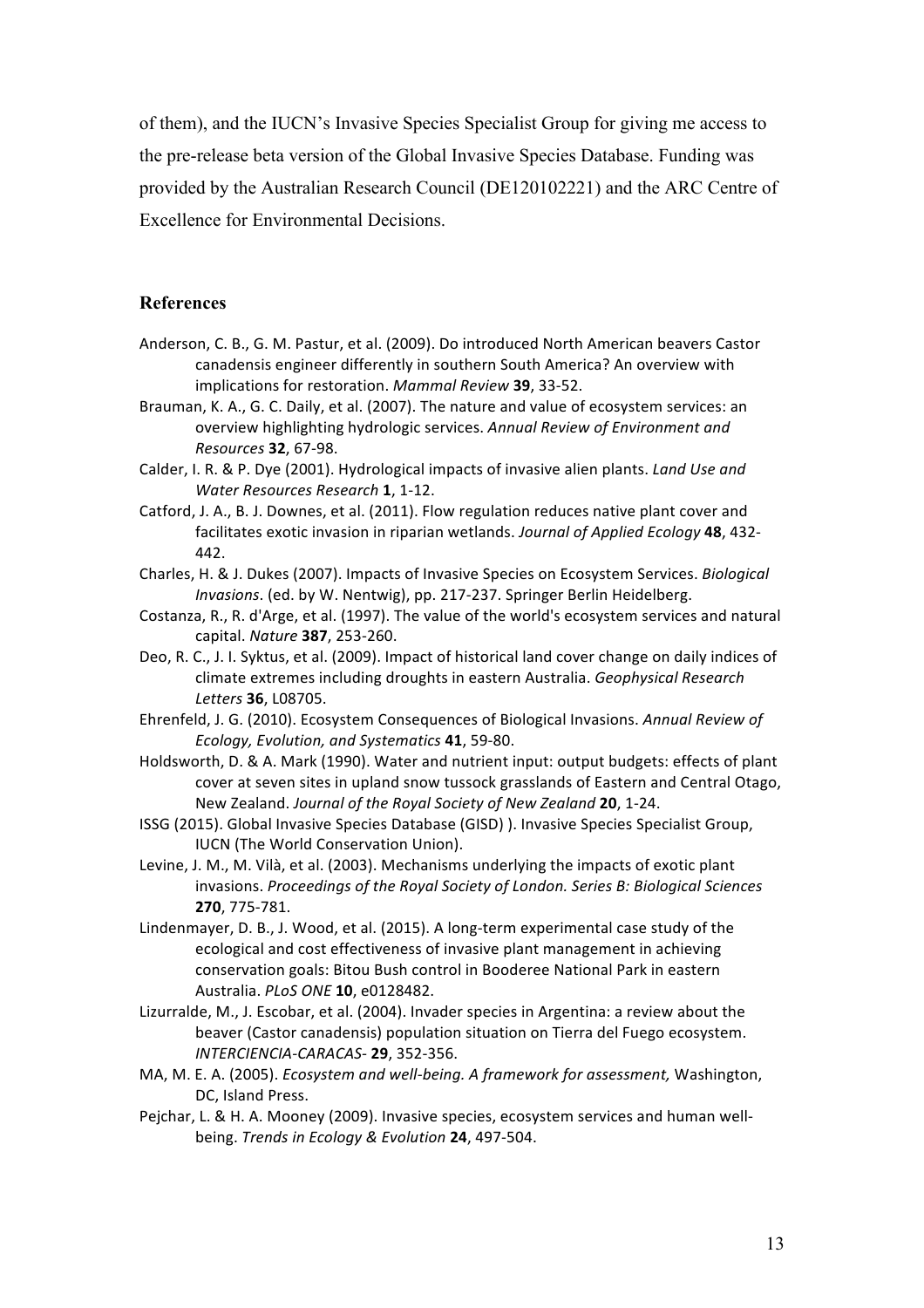- Pyšek, P., V. Jarošík, et al. (2012). A global assessment of invasive plant impacts on resident species, communities and ecosystems: the interaction of impact measures, invading species' traits and environment. *Global Change Biology* 18, 1725-1737.
- Ricciardi, A., M. F. Hoopes, et al. (2013). Progress toward understanding the ecological impacts of nonnative species. *Ecological Monographs* 83, 263-282.
- Shackleton, R. T., D. C. Le Maitre, et al. (2014). Prosopis: a global assessment of the biogeography, benefits, impacts and management of one of the world's worst woody invasive plant taxa. AoB Plants 6.
- Strayer, D. L. (2010). Alien species in fresh waters: ecological effects, interactions with other stressors, and prospects for the future. *Freshwater Biology* 55, 152-174.
- Stromberg, J. C., S. J. Lite, et al. (2007). Altered stream-flow regimes and invasive plant species: the Tamarix case. *Global Ecology and Biogeography* 16, 381-393.
- Tewari, J. C., N. M. Pasiecznik, et al. (1993). Prosopis Species in the Arid and Semi-Arid Zones of India. *The Prosopis Society of India conference*). The Prosopis Society of India and the Henry Doubleday Research Association, Central Arid Zone Research Institute, Jodhpur, Rajasthan, India.
- van Dijk, A. I. J. M. & R. J. Keenan (2007). Planted forests and water in perspective. *Forest Ecology and Management* **251**, 1-9.
- van Wilgen, B. W., G. G. Forsyth, et al. (2012). An assessment of the effectiveness of a large, national-scale invasive alien plant control strategy in South Africa. *Biological Conservation* **148**, 28-38.
- van Wilgen, B. W., A. Khan, et al. (2011). Changing perspectives on managing biological invasions: insights from South Africa and the Working for Water programme. Fifty years of invasion ecology: the legacy of Charles Elton, 377-393.
- van Wilgen, B. W., B. Reyers, et al. (2008). A biome-scale assessment of the impact of invasive alien plants on ecosystem services in South Africa. *Journal of Environmental Management* **89**, 336-349.
- Vanclay, J. K. (2009). Managing water use from forest plantations. *Forest Ecology and Management* **257**, 385-389.
- Vilà, M., C. Basnou, et al. (2010). How well do we understand the impacts of alien species on ecosystem services? A pan-European, cross-taxa assessment. *Frontiers in Ecology and the Environment* **8**, 135-144.
- Vörösmarty, C. J., P. B. McIntyre, et al. (2010). Global threats to human water security and river biodiversity. *Nature* 467, 555-561.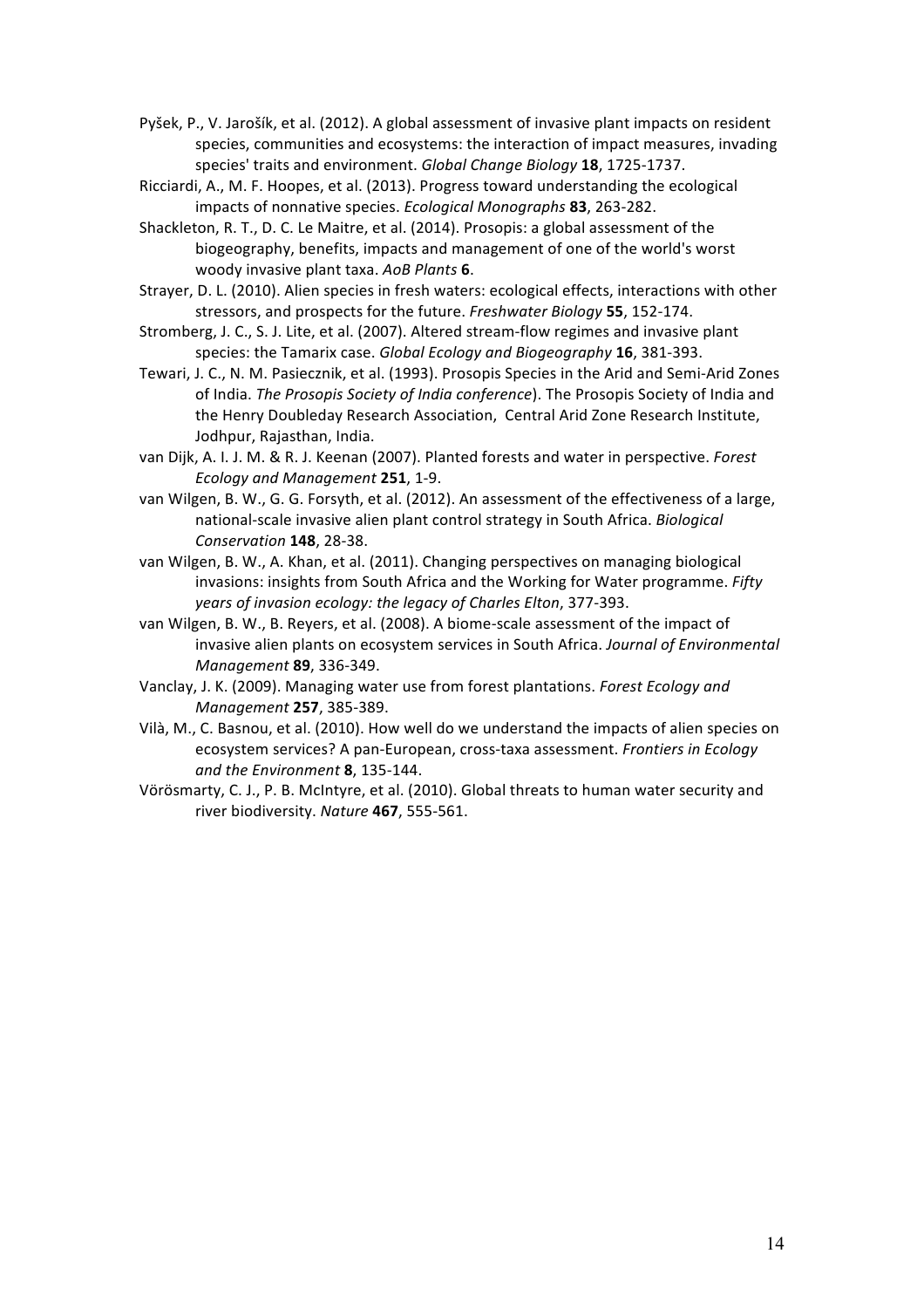### **List of figures**

**Figure 1** Hydrological cycle showing the seven main ways that non-native species impact the quantity and regulation of freshwater. Features marked by numbers relate to impacts described in Table 2: 1) Local and regional climate, 2) Water use (trees vs grass), 3) Seasonality of water use (evergreen vs deciduous trees), 4) Ground surface and soil texture modification (tree branches altering surface flow), 5) Wetland encroachment, channel narrowing and sedimentation (macrophytes on channel edge), 6) Destruction and erosion of channel form (mammal burrow undercutting riverbank), 7) Channel water flow (bivalves armouring channel).

**Figure 2** a) Sagittaria *Sagittaria platyphylla* (Engelm.) J.G. Sm encroaching on a tributary of the River Murray, Victoria, Australia (emergent form visible) with b) submerged form spreading into deeper water via stolons from emergent plants. Photographs by JAC.

**Figure 3** a) Impenetrable monoculture stands of mesquite *Prosopis juliflora* (Sw.) DC. that extend over vast tracts of land in Punjab, northern India; b) local people harvesting mesquite timber in Tamil Nadu, southern India; c) Dense stand of blue gum *Eucalyptus globulus* Labill. with an understorey of gorse *Ulex europeaus* L. in Ooty, southern India; d) person collecting blue gum leaves to sell for oil production in Ooty. These two non-native tree species reduce catchment water supplies across India, but are valued for timber, seeds, oil and other products. Photographs by JAC.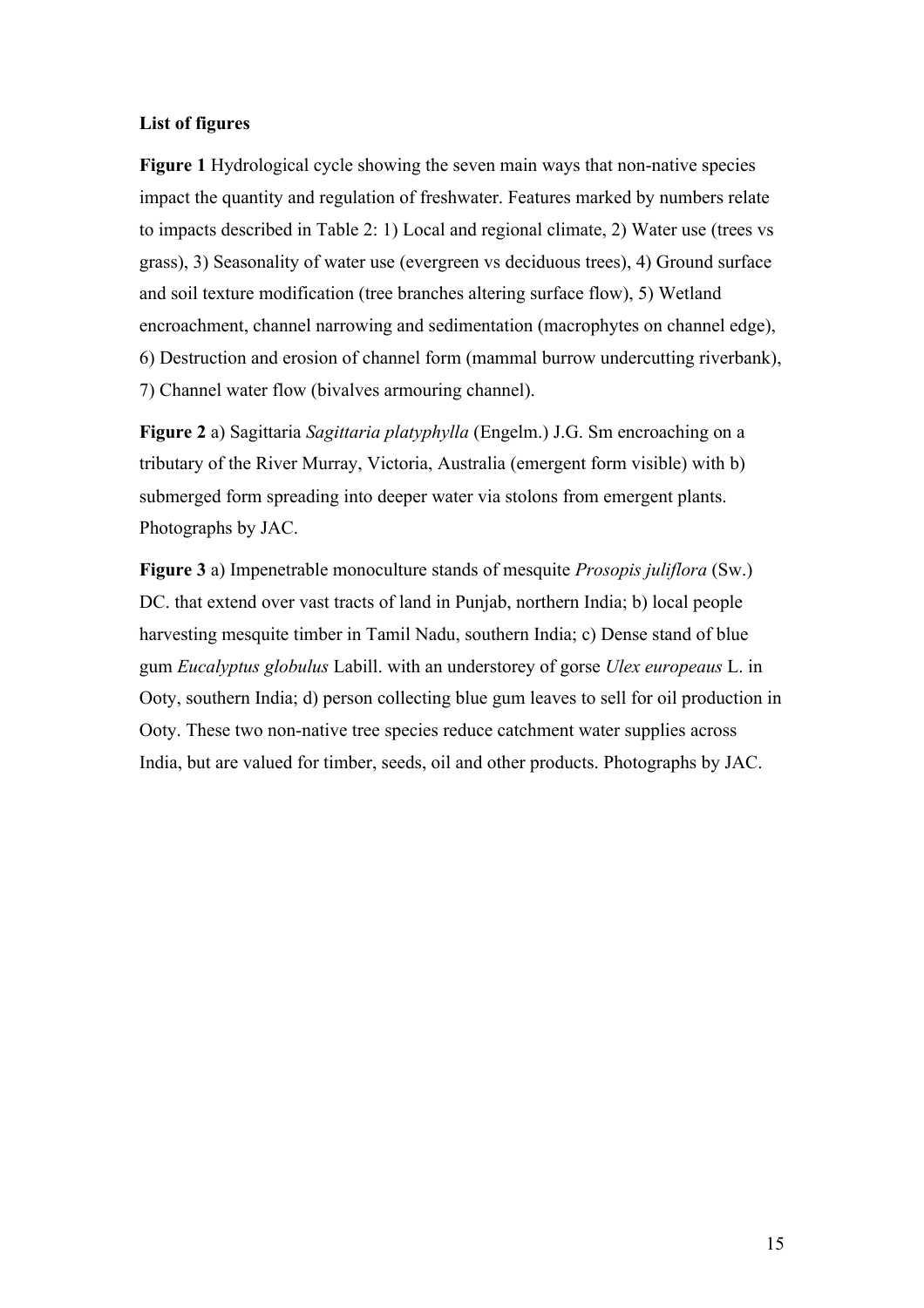**Table 1** Hydrological services grouped into four major categories with examples of non-native species impacts (MA 2005; Brauman, Daily et al. 2007). Refer to Table 2 for more examples.

| <b>Hydrological services</b>                                                                          | Non-native species impacts                                                                                                                                                                                                                                                                                                                                                                                                                                                                                                                                                                                                                                                                                                                                         |
|-------------------------------------------------------------------------------------------------------|--------------------------------------------------------------------------------------------------------------------------------------------------------------------------------------------------------------------------------------------------------------------------------------------------------------------------------------------------------------------------------------------------------------------------------------------------------------------------------------------------------------------------------------------------------------------------------------------------------------------------------------------------------------------------------------------------------------------------------------------------------------------|
| <b>Supporting services</b>                                                                            |                                                                                                                                                                                                                                                                                                                                                                                                                                                                                                                                                                                                                                                                                                                                                                    |
| Water, nutrients and<br>sediment for other<br>ecosystems<br>Habitat and dispersal<br>vector for biota | North American beavers can transform the structure and<br>function of entire ecosystems by altering the physical,<br>chemical and geomorphological characteristics of rivers<br>and riparian zones. Impacts include: higher rates of<br>erosion by converting forests to meadows; increases in<br>nutrient availability from wood debris in waterways,<br>leading to increases in primary productivity and changes<br>in invertebrate assemblages; dams acting as barriers to<br>dispersal and indirectly changing water temperature;<br>indirectly facilitating other non-native species that are<br>better suited to the modified environmental conditions<br>than native species (Lizurralde, Escobar et al. 2004;<br>Anderson, Pastur et al. 2009; ISSG 2015). |
| <b>Provisioning services</b>                                                                          |                                                                                                                                                                                                                                                                                                                                                                                                                                                                                                                                                                                                                                                                                                                                                                    |
| Transport and<br>navigation<br>Waste removal and                                                      | Zebra mussels clog water intake screens and pipes of<br>municipal water supplies and hydroelectric companies,<br>degrades the quality, taste and odor of potable water, and<br>can lead to bioaccumulation of organochlorine and heavy<br>metals in fish and ducks that prey on them (Pejchar and<br>Mooney 2009).                                                                                                                                                                                                                                                                                                                                                                                                                                                 |
| dilution<br>Hydroelectricity<br>generation                                                            |                                                                                                                                                                                                                                                                                                                                                                                                                                                                                                                                                                                                                                                                                                                                                                    |
| Freshwater products<br>(e.g. fish)                                                                    |                                                                                                                                                                                                                                                                                                                                                                                                                                                                                                                                                                                                                                                                                                                                                                    |
| Municipal, industrial,<br>agricultural,<br>commercial water use                                       |                                                                                                                                                                                                                                                                                                                                                                                                                                                                                                                                                                                                                                                                                                                                                                    |
| Thermoelectricity                                                                                     |                                                                                                                                                                                                                                                                                                                                                                                                                                                                                                                                                                                                                                                                                                                                                                    |

# **Regulating services**

generation

- Flood attenuation
- Drainage
- Saltwater intrusion - Sedimentation and erosion

Dense populations of submerged and floating macrophytes (e.g. salvinia*,* Eurasian water-milfoil) increase flood risk by reducing flow velocities and water passage, and increasing rates of sedimentation and reducing rates of erosion (Strayer 2010).